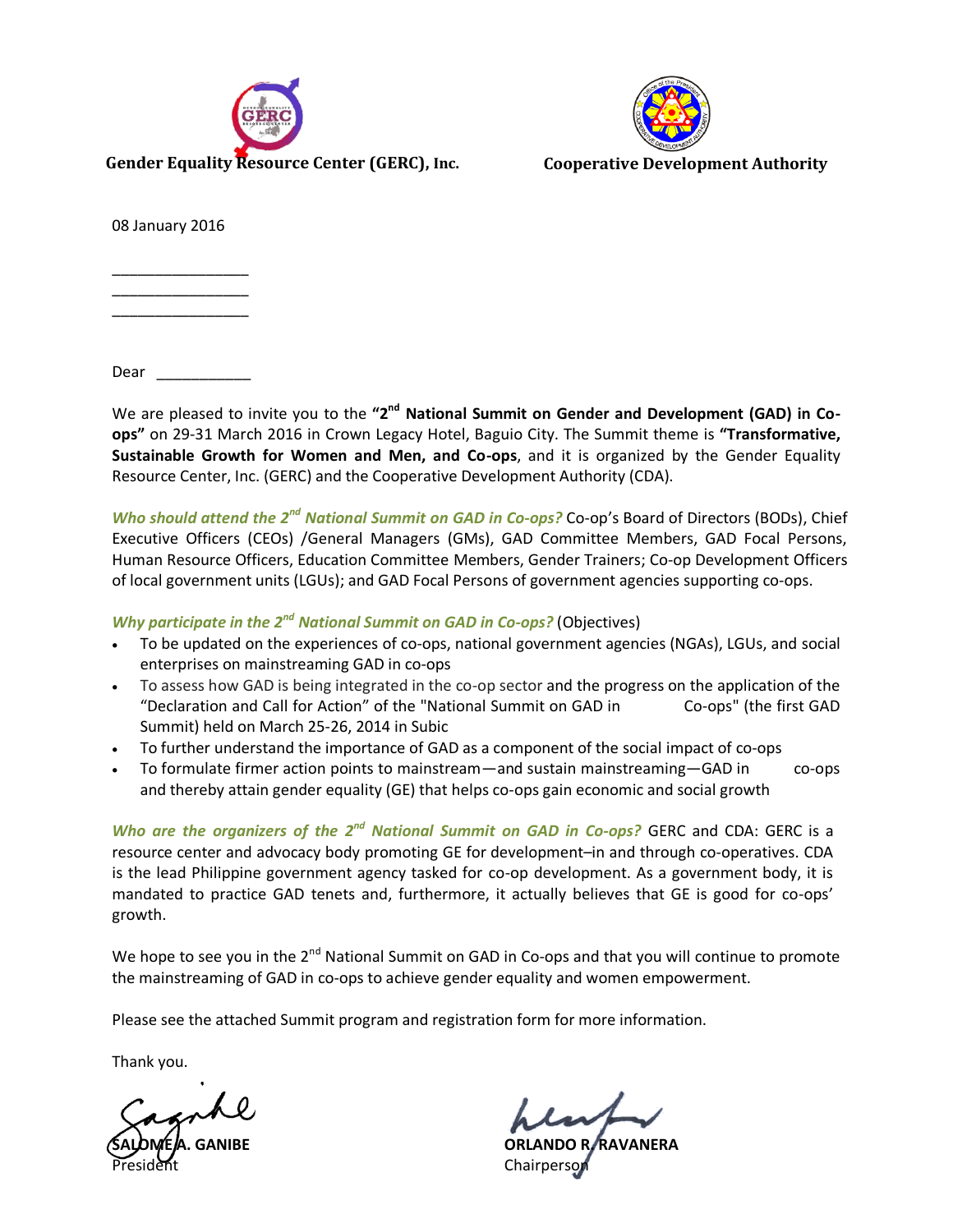



# **2nd National Summit on Gender and Development (GAD) in Co-ops**

29-31 March 2016 Crown Legacy Hotel, Kisad Road, Baguio City

**Theme:** *"Transformative, Sustainable Growth for Women and Men, and Co-ops."*

## **PROGRAMME**

### **March 29**

|             | Check in starts at 2:00PM                                                                                                                |  |  |  |  |
|-------------|------------------------------------------------------------------------------------------------------------------------------------------|--|--|--|--|
|             | Registration for live-in/live-out participants                                                                                           |  |  |  |  |
| March 30    |                                                                                                                                          |  |  |  |  |
| 08:00-10:00 | Registration                                                                                                                             |  |  |  |  |
| 10:00-10:15 | <b>Opening Ceremony</b>                                                                                                                  |  |  |  |  |
| 10:15-10:30 | <b>Welcome Messages</b>                                                                                                                  |  |  |  |  |
| 10:30-11:00 | <b>Inspirational Message</b>                                                                                                             |  |  |  |  |
| 11:00-12:00 | Keynote Speech: Progress of Gender Equality (GE) in Asia                                                                                 |  |  |  |  |
| 12:00-01:30 | Lunch and Video on GE in Co-ops                                                                                                          |  |  |  |  |
| 01:30-02:30 | Women's Economic Empowerment: Priorities and Strategies<br>(National Perspective)                                                        |  |  |  |  |
| 02:30-03:30 | Achieving Gender Equality and the Co-operative Roadmap                                                                                   |  |  |  |  |
| 03:30-05:00 | GAD Programs: Successes, Challenges, and Opportunities for Co-ops                                                                        |  |  |  |  |
|             | <b>National Government Agencies</b>                                                                                                      |  |  |  |  |
|             | Local Government Units-Co-op Development Office<br>-                                                                                     |  |  |  |  |
|             | <b>Private Sector/Corporations</b><br>$\blacksquare$                                                                                     |  |  |  |  |
| 05:00-05:30 | Open Forum                                                                                                                               |  |  |  |  |
| 06:00-09:00 | Dinner and Solidarity Night                                                                                                              |  |  |  |  |
| March 31    |                                                                                                                                          |  |  |  |  |
| 08:00-08:30 | Preliminaries                                                                                                                            |  |  |  |  |
| 08:30-10:00 | GAD in Philippine Co-ops                                                                                                                 |  |  |  |  |
|             | Cooperative Development Authority (CDA)'s GAD Framework and Initiatives<br><b>Experiences of Co-ops</b><br>Luzon<br>Visayas<br>$\bullet$ |  |  |  |  |
|             | Mindanao                                                                                                                                 |  |  |  |  |
|             | Open Forum                                                                                                                               |  |  |  |  |
| 10:00-11:30 | Summit GAD Declaration and Call for Action                                                                                               |  |  |  |  |
| 11:30-12:00 | <b>Closing Program</b>                                                                                                                   |  |  |  |  |
|             | Photo Session                                                                                                                            |  |  |  |  |
| 12:00-01:30 | Lunch                                                                                                                                    |  |  |  |  |
| 01:30       | Departure                                                                                                                                |  |  |  |  |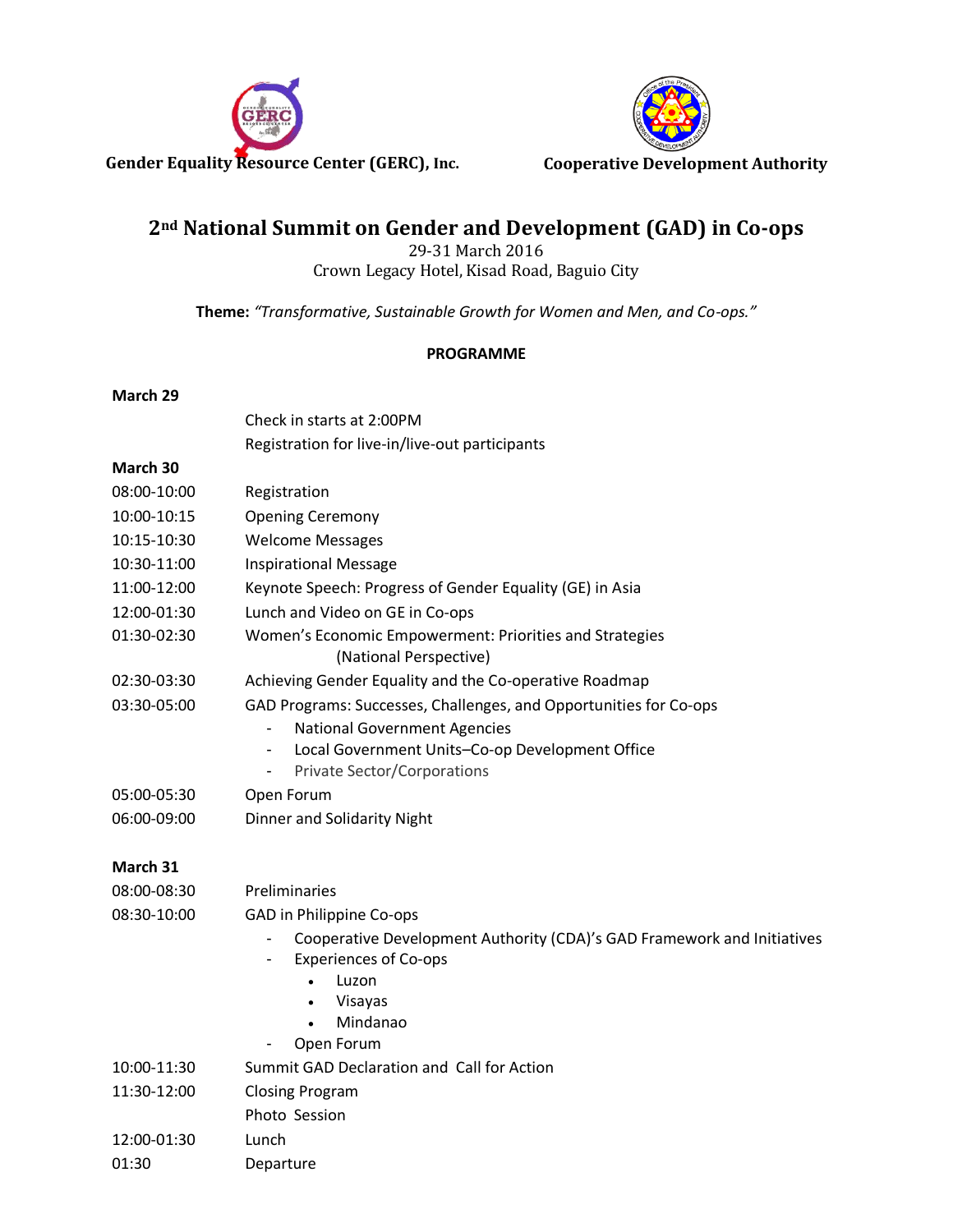## **REGISTRATION**

**REGISTRATION FEE:** Includes food from dinner of March 29 to lunch of March 31. Accommodation for two nights (March 29 and March 30), in a quadruple-sharing room, will be either at Crown Legacy Hotel or at Pines View Hotel. The registration fee also includes conference hand-outs and materials; participant's kit; t-shirt; and Certificate of Participation.

| <b>DATE OF PAYMENT</b> | LIVE-IN (2 days) | LIVE-OUT (2 days) |
|------------------------|------------------|-------------------|
| On or before Feb. 1    | PhP 4,000.00     | PhP 3,500.00      |
| Feb. $2 -$ Mar. 18     | PhP 4,500.00     | PhP 4,000.00      |
| <b>After March 18</b>  | PhP 5,300.00     | PhP 4,700.00      |

Please deposit your registration fee in any of GERC's bank accounts (BPI or LBP).

#### ACCOUNT NAME: **Gender Equality Resource Center (GERC) Inc. or GERC Inc.**

| a. NAMEOF BANK: Land Bank of the Philippines (LBP)    | ACCOUNT NUMBER: 0431-1833-58 |
|-------------------------------------------------------|------------------------------|
| b. NAME OF BANK: Bank of the Philippine Islands (BPI) | ACCOUNT NUMBER:8573-0649-42  |

#### *Please take note!*

- 1. Registration for the "2nd National Summit on Gender and Development (GAD) in Co-ops" is on first come, first serve basis. For late registrants or those registering after March 18, there will be no assurance of participant's kit or accommodation.
- 2. Participants who will opt for special arrangements on room assignment and/or with accompanying persons (non-delegates) must coordinate with GERC at 0935 549 2471 (Globe) prior to the actual GAD Summit.
- 3. The accomplished Summit Pre-registration Form, together with the scanned bank deposit slip must be submitted to GERC through any of the following: FB messenger: GercForum GenderEquality; email: gerc.philippines@yahoo.com or fax: telefax (02) 725 6604 (CDA-CRITD).
- 4. On March 29, 2016, registration will start at 2:00 pm. Participants should present their deposit slip or evidence of payment at the Summit's Registration Desk to get the participant's kit and I.D. card. Processing of the hotel check-in will only start after the participant has gone through with the registration procedure
- 5. For inquiries, contact Tess Saliendra [(0917 843 6390 (Globe), 0922 468 5546 (Sun) or 0998 977 0530 (Smart)] and/or Wilma Ganibe [(0935 549 2471) (Globe), 0922 385 6048 (Sun) or 0918 635 4943 (Smart)].
- 6. OTHERS: For those interested, Baguio tour can be arranged at the GAD Summit Hospitality desk at the venue. Tour will be on the participant's own account.